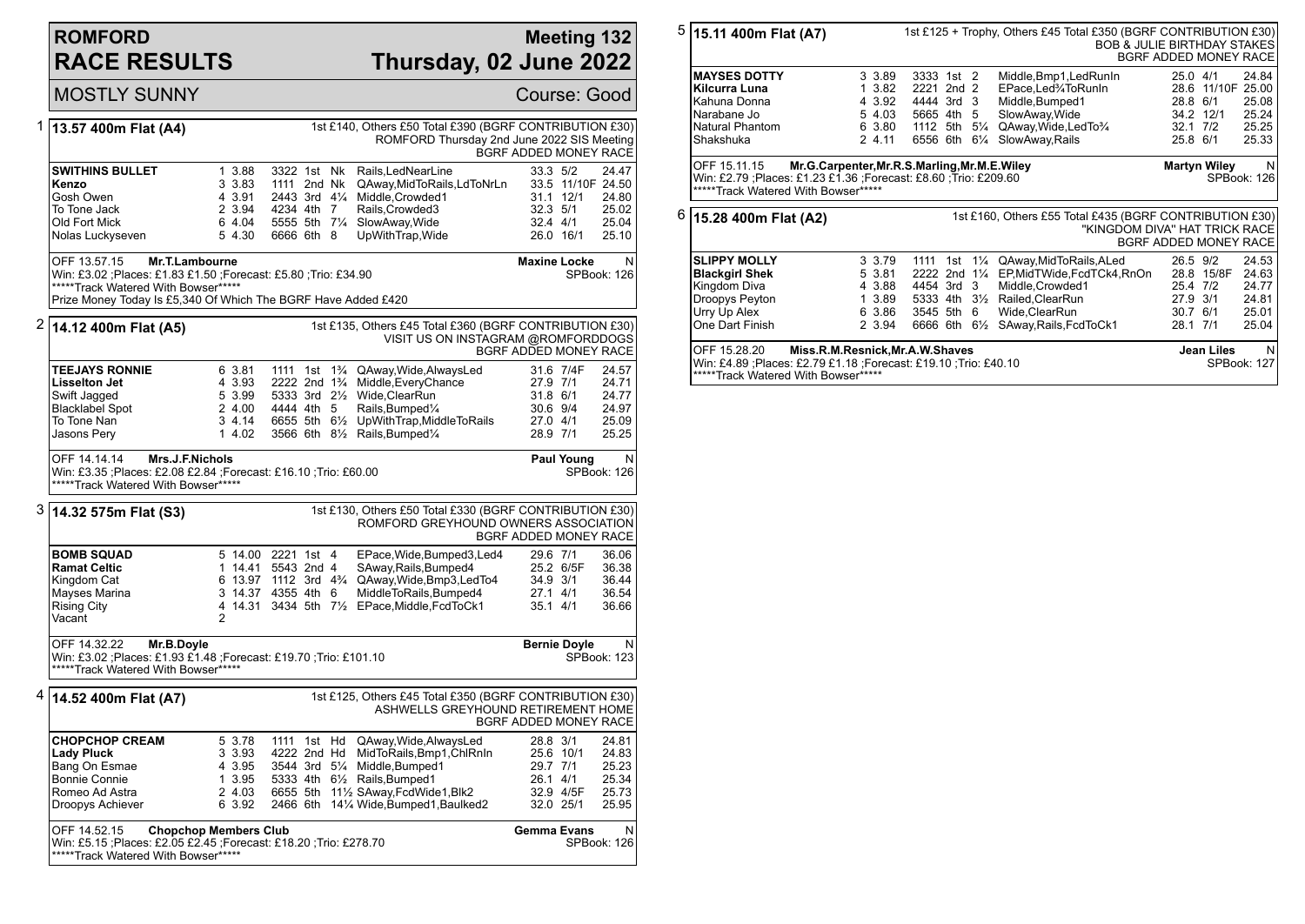## **ROMFORD RACE RESULTS**

### **Meeting 132 Thursday, 02 June 2022**

|   | <b>MOSTLY SUNNY</b>                                                                                                                                          |                                                                 |                          |  |                                                                                                                                                                                                                                                                                                                                       |                                                          |                                                  | Course: Good                                                  |
|---|--------------------------------------------------------------------------------------------------------------------------------------------------------------|-----------------------------------------------------------------|--------------------------|--|---------------------------------------------------------------------------------------------------------------------------------------------------------------------------------------------------------------------------------------------------------------------------------------------------------------------------------------|----------------------------------------------------------|--------------------------------------------------|---------------------------------------------------------------|
| 7 | 15.48 400m Flat (A5)                                                                                                                                         |                                                                 |                          |  | 1st £135, Others £45 Total £360 (BGRF CONTRIBUTION £30)<br>DONATE YOUR OLD DUVETS FOR OUR RETIRED GREYHOUNDS                                                                                                                                                                                                                          |                                                          |                                                  | BGRF ADDED MONEY RACE                                         |
|   | <b>DROOPYS LIZ</b><br><b>Malbay Ezra</b><br>Comeragh Magpie<br>Undergroundroger<br><b>Storys Quattro</b><br><b>Black Otter</b>                               | 6 3.88<br>2 3.96<br>3 3.90<br>14.00<br>4 3.99<br>5 3.95         |                          |  | 1111 1st 61/4 QAway, Wide, Always Led<br>$3.002100$ $0$ $4$ Kalls, BmpRnUp&3, Crd1<br>2222 3rd 71/4 EPace, Middle, Bumped3<br>6554 4th 71/2 RIs, BmpRnUp, Crd1<br>5665 5th 81/4 Middle, Bumped1<br>3346 6th 111/3 MidT-11/2<br>3346 6th 111/4 MidToWide, Bmp1&3, FcdTCk4                                                              | 34.8 8/1<br>25.8 6/1<br>30.9 6/1<br>33.3 6/1<br>27.8 7/2 | 29.6 1/1F                                        | 24.70<br>25.20<br>25.28<br>25.29<br>25.35<br>25.59            |
|   | OFF 15.51.09<br>Mr.L.J.Parkin<br>Win: £2.77 ; Places: £1.71 £4.70 ; Forecast: £26.00 ; Trio: £79.50<br>*****Track Watered With Bowser*****                   |                                                                 |                          |  |                                                                                                                                                                                                                                                                                                                                       | <b>David Mullins</b>                                     |                                                  | $\mathsf{N}$<br>SPBook: 126                                   |
| 8 | 16.08 575m Flat (S3)                                                                                                                                         |                                                                 |                          |  | 1st £130, Others £50 Total £380 (BGRF CONTRIBUTION £30)<br>FIND ROMFORD GREYHOUND STADIUM ON YOUTUBE                                                                                                                                                                                                                                  |                                                          |                                                  | BGRF ADDED MONEY RACE                                         |
|   | <b>PENNYS TORAN</b><br><b>Made To Order</b><br>Crickleowl Stan<br>Pantone Cheryl<br>Choices Digger<br>Old Fort Tokyo                                         |                                                                 |                          |  | 3 13.64 1111 1st 3 <sup>3</sup> /4 QAway, Middle, Always Led<br>6 14.03 5322 2nd 3 <sup>3</sup> / <sub>4</sub> Wide, Bumped1<br>5 14.16 6453 3rd 51/4 SlowAway, Wide<br>1 14.06 3234 4th 101/2 Rails, Bumped 1<br>2 14.21 2645 5th 11 <sup>3</sup> /4 EPace, RailsToMid, Blk1<br>4 14.31 4566 6th 161/4 Middle, Bumped1               | 37.8 8/1<br>33.0 5/1<br>27.7 9/2<br>25.9 9/1             | 30.0 5/4F<br>28.2 11/4                           | 35.75<br>36.05<br>36.17<br>36.59<br>36.69<br>37.05            |
|   | OFF 16.09.34<br>Mr.G.Griffiths, Mrs.C.Griffiths<br>Win: £3.17 ; Places: £1.33 £1.86 ; Forecast: £17.60 ; Trio: £29.30<br>*****Track Watered With Bowser***** |                                                                 |                          |  |                                                                                                                                                                                                                                                                                                                                       |                                                          | Jean Liles                                       | N<br>SPBook: 127                                              |
| 9 | 16.28 400m Flat (A1)                                                                                                                                         |                                                                 |                          |  | 1st £200, Others £55 Total £475 (BGRF CONTRIBUTION £30)<br>DUNTON GREYHOUND RETIREMENT HOME                                                                                                                                                                                                                                           |                                                          |                                                  | BGRF ADDED MONEY RACE                                         |
|   | <b>EXVE PRINCE</b><br>Our Bill<br><b>Puttfor Daisy</b><br>Im Alright Botch<br><b>Faithful Frankie</b><br>Tennesse Whiskey                                    | 3<br>6<br>$\mathbf{1}$<br>5<br>$\overline{4}$<br>$\overline{2}$ | 2444 4th 3<br>6555 5th 6 |  | 5322 1st Nk Middle, Bmp1, LedNrLn, (HT)<br>1111 2nd Nk QAway, Wide, Led To NrLn, (HT)<br>$3233$ 3rd $1\frac{111}{2}$ Rails, Bmp1, RanOn, (HT)<br>Middle, Bumped1, (HT)<br>SAway, Middle, FcdTCK1, (HT)<br>4666 6th DIS Rails, Bmp&BrtDwn1, (HT)                                                                                       | 35.3 7/1<br>31.7 7/1                                     | 33.3 1/1F<br>30.4 14/1<br>23.8 13/8<br>27.9 12/1 | 24.70<br>24.73<br>24.81<br>24.93<br>25.17<br>0.00             |
|   | OFF 16.28.20<br>Mr.R.J.Swaby<br>Win: £2.96 ; Places: £1.55 £1.74 ; Forecast: £18.50 ; Trio: £53.60<br>*****Track Watered With Bowser*****                    |                                                                 |                          |  |                                                                                                                                                                                                                                                                                                                                       | <b>David Mullins</b>                                     |                                                  | N<br>SPBook: 127                                              |
|   | 10 16.48 400m Flat (A9)                                                                                                                                      |                                                                 |                          |  | 1st £110, Others £40 Total £310 (BGRF CONTRIBUTION £30)<br>ROMFORD GREYHOUND STADIUM SUPPORTS THE NHS                                                                                                                                                                                                                                 |                                                          |                                                  | BGRF ADDED MONEY RACE                                         |
|   | <b>LISMADINE LANE</b><br><b>Crackling Haze</b><br><b>Bedrock Roxy</b><br>Sims Pride<br>Pelorus<br>Headford Margo                                             | $\mathbf{1}$<br>$\overline{2}$<br>6<br>3<br>$\overline{4}$<br>5 |                          |  | 1111 1st 1½ QAway, Rails, AlwaysLd, (HT)<br>5323 2nd 1½ Rails, Crd1⁄4, Chl4, (HT)<br>5323  2nd  1½   Rails,Crd¼,Chl4,(HT)<br>3232  3rd   1¾   Wide,EveryChance,(HT)<br>4444 4th $2\frac{1}{2}$ RailsToMid, Bmp1&2, (HT)<br>6655 5th 3 Middle, Baulked 1, (HT)<br>2566 6th 5 <sup>1</sup> / <sub>2</sub> EPace, Wide, Crd1, Bmp2, (HT) | 29.5 9/2<br>24.7 7/1                                     | 28.7 10/1<br>31.6 11/4<br>25.7 11/4              | 25.09<br>25.21<br>25.22<br>25.28<br>25.32<br>24.6 15/8F 25.52 |
|   | OFF 16.49.23<br>Mr.D.Woods                                                                                                                                   |                                                                 |                          |  |                                                                                                                                                                                                                                                                                                                                       | <b>Maxine Locke</b>                                      |                                                  | N                                                             |

|    | 11 17.08 400m Flat (A3)<br>1st £150, Others £50 Total £400 (BGRF CONTRIBUTION £30)<br>RETIRED GREYHOUNDS LOVE SOFAS<br>BGRF ADDED MONEY RACE     |                                                          |                                                        |  |  |                                                                                                                                                                                                                                                                                                                                                       |                                              |                                                              |                                                         |  |
|----|--------------------------------------------------------------------------------------------------------------------------------------------------|----------------------------------------------------------|--------------------------------------------------------|--|--|-------------------------------------------------------------------------------------------------------------------------------------------------------------------------------------------------------------------------------------------------------------------------------------------------------------------------------------------------------|----------------------------------------------|--------------------------------------------------------------|---------------------------------------------------------|--|
|    | <b>DROOPYS GAMBLER</b><br>Rough Rubi<br><b>Bit View Glider</b><br>Thatchers Lunch<br>Pro Glider<br>Chuckle Ozzy                                  | 2 3.83<br>3 3.84<br>5 3.92<br>1 3.94<br>6 3.89<br>4 3.92 | 2111 1st 2<br>1222 2nd 2<br>6333 4th 3<br>4455 5th 7   |  |  | EPace, Rails, Led1, Bmp1/4<br>QAway,MidToRIs,Bmp1⁄4RnOn<br>3544 3rd 2 <sup>3</sup> / <sub>4</sub> Wide.Crowded1<br>Rails, ClearRun<br>Wide, Bumped1<br>5666 6th 71/2 Middle, FcdToCkRnUp, Bmp1                                                                                                                                                        | 33.0 6/1                                     | 34.2 11/4<br>25.9 4/1<br>31.3 10/3<br>32.3 11/2<br>33.4 5/2F | 24.43<br>24.59<br>24.65<br>24.67<br>24.99<br>25.02      |  |
|    | OFF 17.08.17<br>Win: £4.60 ;Places: £2.49 £2.84 ;Forecast: £72.60 ;Trio: £150.90<br>*****Track Watered With Bowser*****                          | Mr.P.A.Allen, Mr.J.C.Hughes                              |                                                        |  |  |                                                                                                                                                                                                                                                                                                                                                       |                                              | <b>Nathan Hunt</b>                                           | N<br>SPBook: 128                                        |  |
|    | 12 17.28 400m Flat (A2)                                                                                                                          |                                                          |                                                        |  |  | 1st £160, Others £55 Total £435 (BGRF CONTRIBUTION £30)<br><b>GREYHOUNDS MAKE GREAT PETS</b>                                                                                                                                                                                                                                                          | BGRF ADDED MONEY RACE                        |                                                              |                                                         |  |
|    | <b>DROVERS WILLOW</b><br><b>Keeperhill Tipp</b><br><b>Award Winner</b><br>Milltown Jack<br>Whiteys King<br>Opening Mischief                      | 4 3.86<br>5 3.87<br>63.86<br>3 3.93<br>1 3.94<br>2 3.96  | 1112 1st Nk<br>3221 2nd Nk<br>5335 5th 4<br>6666 6th 5 |  |  | QAw,BmpRnUp,LdT3,CmAg<br>Wide, Led 3To4<br>2443 3rd 11/2 Wide, RanOn<br>2443 3rd 1½ Wide,RanOn<br>4554 4th 3¼ Middle,BmpRnUp&1<br>Railed.Bumped1<br>Rails, Bumped1                                                                                                                                                                                    | 29.3 3/1<br>35.5 5/1<br>32.8 5/1<br>35.3 7/1 | 34.3 2/1F<br>25.5 10/3                                       | 24.55<br>24.58<br>24.66<br>24.80<br>24.86<br>24.94      |  |
|    | OFF 17.28.20<br>Win: £7.18 ;Places: £3.11 £3.91 ;Forecast: £83.70 ;Trio: £181.80<br>*****Track Watered With Bowser*****                          | Mr.T.C.Smith, Mr.T.A. Westwood                           |                                                        |  |  |                                                                                                                                                                                                                                                                                                                                                       | <b>Marlene Westwood</b>                      |                                                              | N<br>SPBook: 127                                        |  |
| 13 | 17.44 400m Flat (A5)                                                                                                                             |                                                          |                                                        |  |  | 1st £135, Others £45 Total £360 (BGRF CONTRIBUTION £30)<br><b>REHOME A RETIRED GREYHOUND</b>                                                                                                                                                                                                                                                          | BGRF ADDED MONEY RACE                        |                                                              |                                                         |  |
|    | <b>WAIKIKI GLASS</b><br><b>Weston Aurora</b><br>Hes Gotta Go<br>Chuck Jaeger<br>Seven Of Nine<br>Want Her Back<br>Mr.T.Lambourne<br>OFF 17.44.16 | 6 3.98<br>1 3.89<br>3 4.07<br>5 3.97<br>4 3.89<br>2 4.28 |                                                        |  |  | 3321 1st 11/4 Wide, Led <sup>3</sup> / <sub>4</sub><br>2112 2nd 11/4 EPace, Rails, Led To 3/4<br>6443 3rd 3 <sup>3</sup> / <sub>4</sub> SAway, Middle, FcdToCk <sup>1</sup> / <sub>4</sub><br>4555 4th 41/2 Wide, ClearRun<br>1234 5th 4 <sup>3</sup> / <sub>4</sub> QuickAway, Middle<br>5666 6th 6 <sup>3</sup> / <sub>4</sub> StumbledStart, Rails | 34.7 2/1<br>32.6 6/1<br>27.0 8/1             | 27.0 10/3<br>30.2 16/1<br>26.9 6/4F<br><b>Maxine Locke</b>   | 24.80<br>24.90<br>25.10<br>25.16<br>25.17<br>25.33<br>N |  |
|    | Win: £4.93 ; Places: £1.78 £1.64 ; Forecast: £12.20 ; Trio: £46.50<br>*****Track Watered With Bowser*****                                        |                                                          |                                                        |  |  |                                                                                                                                                                                                                                                                                                                                                       |                                              |                                                              |                                                         |  |